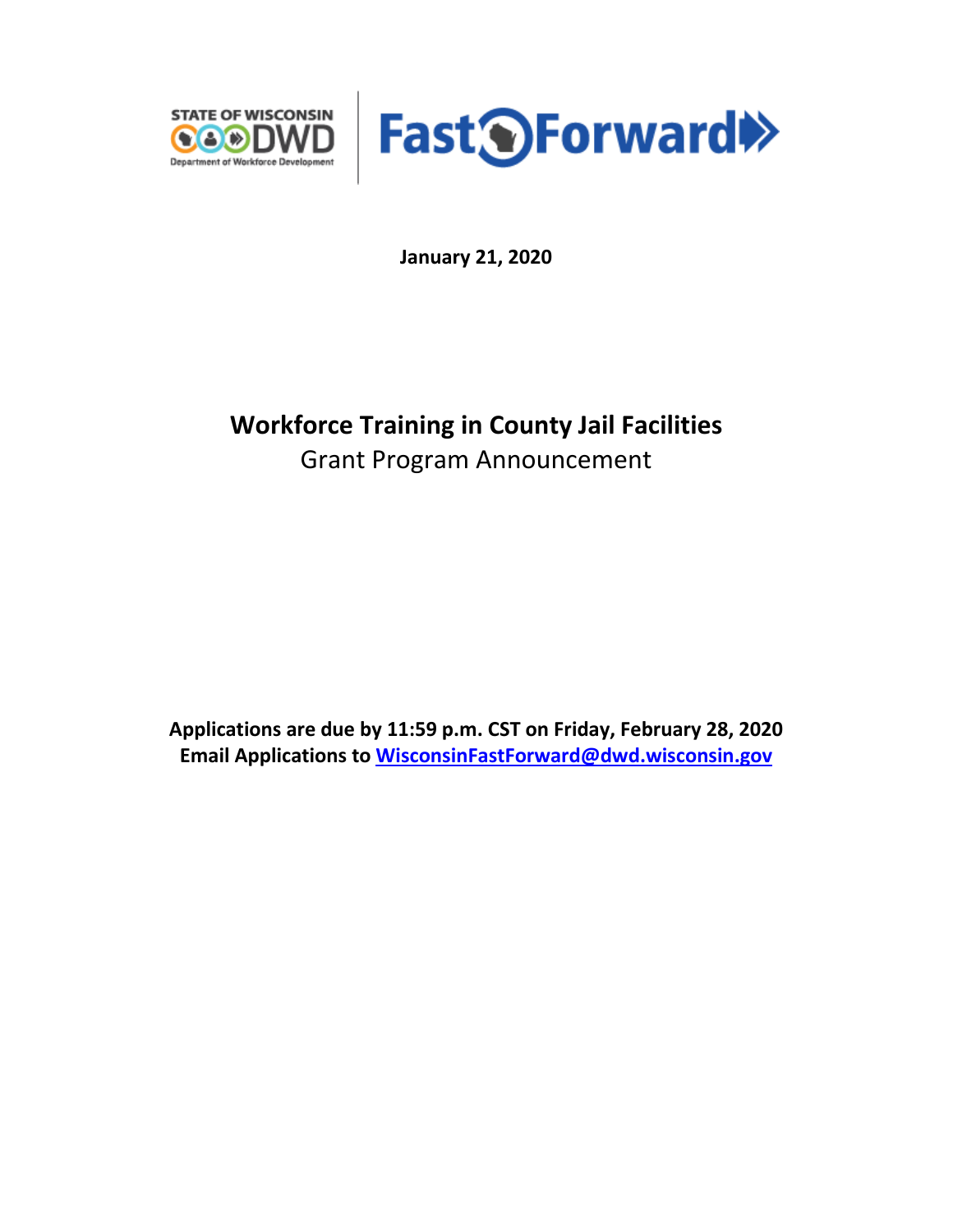The Wisconsin Fast Forward (WFF) grant program encourages increased collaboration between Wisconsin's workforce, employers, local or regional economic development organizations, workforce development boards, post-secondary institutions, and private training providers to develop and implement business-led training programs.

**Wisconsin Fast Forward Program:** The standard WFF program is a state-funded grant program to provide employer-focused worker training grants. The Office of Skills Development (OSD) at the Department of Workforce Development (DWD) administers the grant program. Additionally, OSD works to encourage the development of innovative solutions at the local and regional level that bring together employers, educators, workforce development entities and economic development organizations to meet area workforce demands. The 2017-19 biennial budget allows for expanded WFF initiatives to meet identified needs. The 2019-20 biennial budget continues this focus.

This WFF For Workforce Training In County Jail Facilities program is a state-funded grant program that is open to Wisconsin-based county jails, Workforce Development Boards, and community-based workforce development entities or public or private organizations that are partnered with a local Workforce Development Board, community workforce development entity or employer.

**Legislative Authority:** Legislative authority for this grant is found at 2019 Wis. Act. 9, sec. 9150 (nonstatutory).

## **Program Overview**

**Definitions**: The following definitions are used throughout the Grant Guidelines:

- **Applicant** means a firm submitting a proposal in response to this Grant Program Announcement.
- **Contract** (grant) means a legal document that defines the expectations and obligations of the parties to the contract.
- **Grant** means the transfer of things of value to a recipient to carry out public purpose of support or stimulation authorized by law.
- **Grantee** means proposer awarded the contract.
- **State** means State of Wisconsin.

**Grant Program Announcement Summary:** The purpose of this grant is to increase the work readiness of jail inmates through job search and employment skills development before they are released to the community, increase employment post-release, and reduce recidivism. Grants of up to \$75,000 will be awarded in the 2020 fiscal year. Applicants must propose a training program that:

- Results in county jail inmates developing work readiness skills prior to their release;
- Provides transitional services to former inmates as they transition back to the community; and/or
- Assists former inmates with post-release employment services and case management that increases employment outcomes and helps to reduce recidivism.

All applicants must describe how they will meet the measurements described for required reported metrics to ensure proper outcomes are being measured.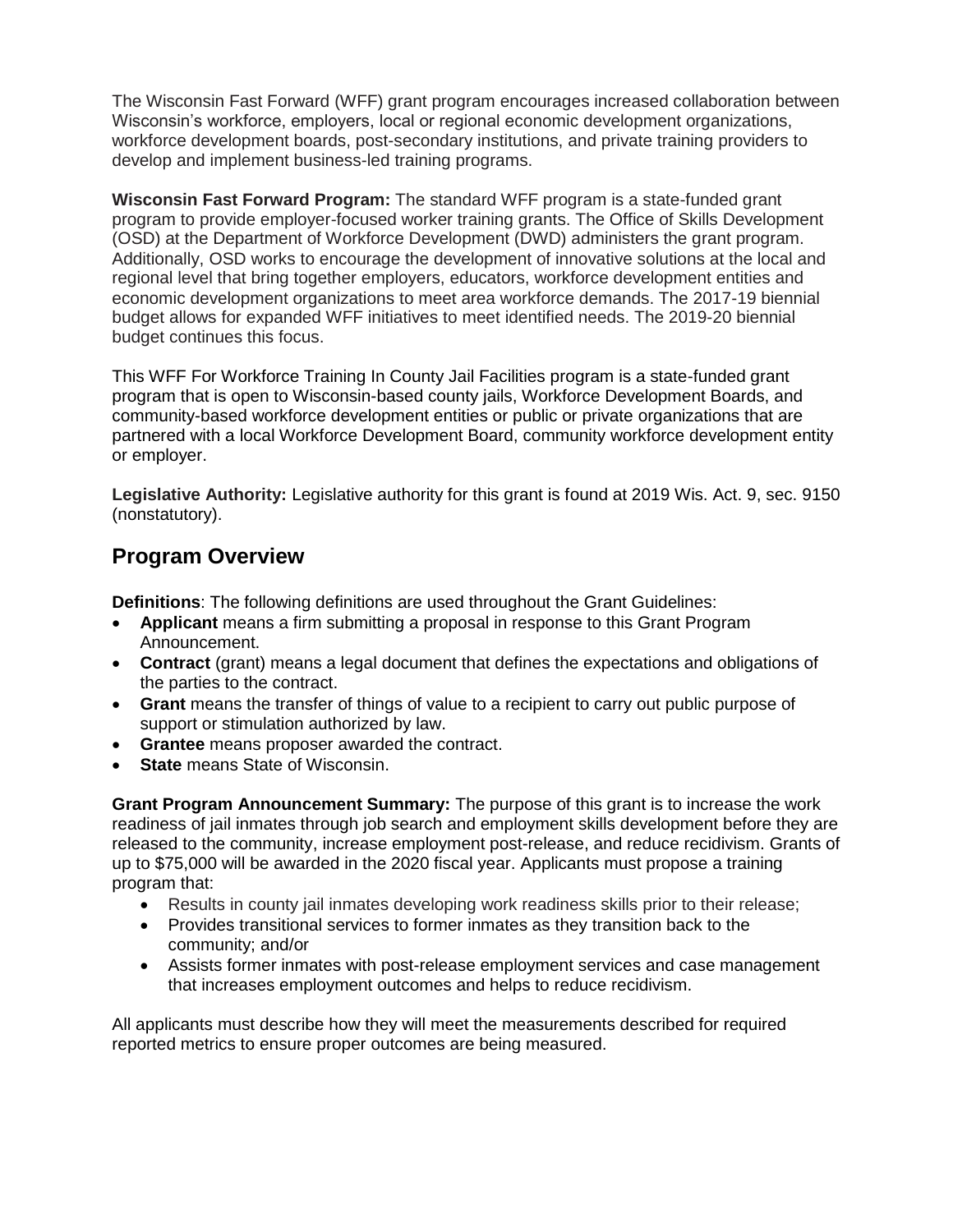# **Grant Program Highlights**

| <b>Total Grant Program</b> | Total grant program of \$75,000 for grants in the 2020 fiscal year                                                                                                                                                                                                                                       |  |
|----------------------------|----------------------------------------------------------------------------------------------------------------------------------------------------------------------------------------------------------------------------------------------------------------------------------------------------------|--|
| <b>Individual Awards</b>   | May be up to \$75,000 in the 2020 fiscal year                                                                                                                                                                                                                                                            |  |
| <b>Eligible Applicants</b> | Wisconsin-based county jails, Workforce Development Boards, and<br>community-based workforce development entities or public or private<br>organizations that are partnered with a Wisconsin-based Workforce<br>Development Board, community workforce development entity or<br>employer.                 |  |
| Use of Grant funds         | Activities related to helping inmates become work-ready through job<br>searches and employment skill development, discharge planning for<br>successful re-entry in the community, and/or post-release supportive<br>services for career coaching, as well as basic materials to perform<br>these duties. |  |
| Goals                      | Increase work readiness at release, increase employment post-<br>release, and reduce recidivism.                                                                                                                                                                                                         |  |
| <b>Terms of Award</b>      | Grants will be awarded as cost reimbursement contracts, with an<br>anticipated contract start date of April 30, 2020.                                                                                                                                                                                    |  |
| <b>Matching Funds</b>      | Matching funds are not required.                                                                                                                                                                                                                                                                         |  |

#### **Application Schedule**: **Applications are due by 11:59 PM CST on Friday February 28, 2020.**  Application packages must be emailed to [WisconsinFastForward@dwd.wisconsin.gov](mailto:WisconsinFastForward@dwd.wisconsin.gov)

| <b>GPA Released</b>                             | January 21, 2020                                                                                                                                                                 |
|-------------------------------------------------|----------------------------------------------------------------------------------------------------------------------------------------------------------------------------------|
| <b>GPA and Application Process</b><br>Questions | February 5, 2020<br>Email questions to DOProcurement@dwd.wi.gov before 4 PM<br><b>CST</b>                                                                                        |
| <b>GPA and Application Process</b><br>Answers   | February 13, 2020<br>Responses to questions posted at<br>http://www.wisconsinfastforward.com/wff_standard.htm                                                                    |
| <b>Application Submission</b>                   | February 28, 2020<br>Email application package (application, required forms, and<br>supporting documents) to<br>WisconsinFastForward@dwd.wisconsin.gov by 11:59 PM<br><b>CST</b> |
| <b>Projected Grant Awards</b><br>Announcement   | April 15, 2020 at 3:00 PM                                                                                                                                                        |
| <b>Anticipated Contract Start</b><br>Date       | April 30, 2020                                                                                                                                                                   |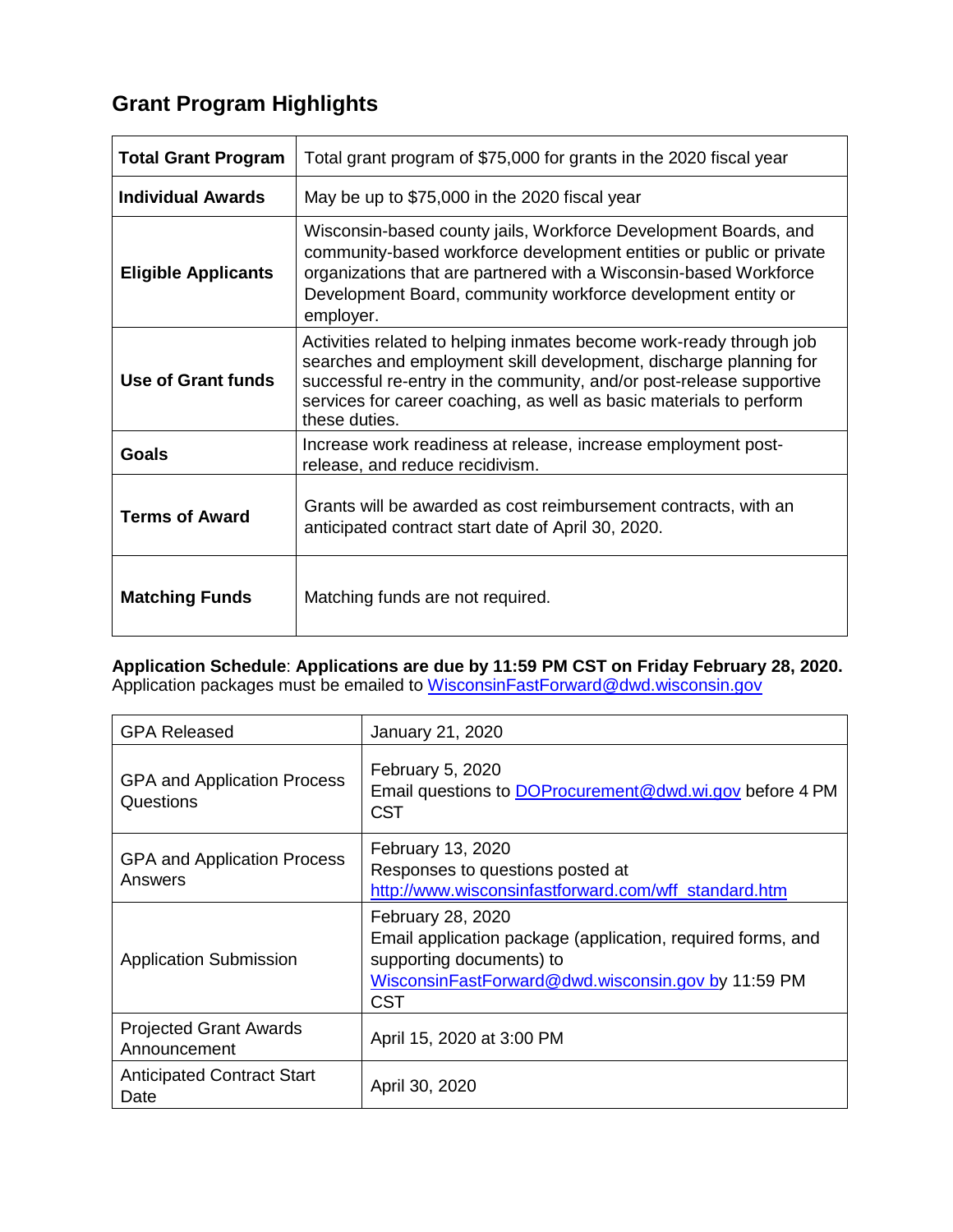Any questions or clarifications related to this grant program announcement must be submitted in writing via email to [DOProcurement@dwd.wi.us](mailto:DOProcurement@dwd.wi.us) before 4 PM on February 6, 2020. Responses will be posted at [http://www.wisconsinfastforward.com/wff\\_standard.htm](http://www.wisconsinfastforward.com/wff_standard.htm) on February 13, 2020.

In the event that it becomes necessary to provide additional clarifying data or information, it will be posted at [http://www.wisconsinfastforward.com/wff\\_standard.htm.](http://www.wisconsinfastforward.com/wff_standard.htm)

Attempts by applicants to otherwise contact DWD about this grant may result in the rejection of their application(s).

## **Additional Information**

**Application Forms, Instructions and Process:** You can access the application, along with the rubric at [www.wisconsinfastforward.com/wff\\_standard.htm.](http://www.wisconsinfastforward.com/wff_standard.htm) To submit, email the application package to [WisconsinFastForward@dwd.wisconsin.gov.](mailto:WisconsinFastForward@dwd.wisconsin.gov)

#### **Letters of Commitment:**

• **Partner letters of commitment or support:** Should include attestation on organization letterhead regarding partnership expectations and any other elements that inform the application.

**Grant Amount:** The total amount available for grants is \$75,000 awarded in the 2020 fiscal year. All eligible grant expenses will be reimbursed as per individual contract specifications when expenses are:

- Documented by grantee, per the contract; and
- Approved by OSD

**Eligibility:** To be considered for award, applicant must meet the following conditions:

- Applicant must be a county jail, Wisconsin-based Workforce Development Board or community-based workforce development entity, or a public or private organization that is partnered with a Wisconsin-based Workforce Development Board, community workforce development entity, or employer.
- Applicants may apply for no more than one grant.
- Previous applicants may apply.

**Due Diligence:** All applicants are required to complete the Due Diligence questions outlined on page 2 of the application. Applicants that meet any of the following criteria may be automatically disqualified and will not be scored:

- The Applicant has not been in operation for more than 24 months.
- Within the last 24 months, the Applicant has been required to provide a Worker Adjustment and Retraining Notification (WARN) notice under 29 U.S.C. § 2101 et seq., or a notice under Wisconsin's Business Closing and Mass Layoff Law, Wis. Stat. § 109.07 (listed on the Layoff Notices found here: [https://dwd.wisconsin.gov/dislocatedworker/warn/\)](https://dwd.wisconsin.gov/dislocatedworker/warn/).
- The Applicant has been found to have violated the Unemployment Compensation laws, Wis. Stat. ch. 108, within the last 24 months.
- The Applicant has been found to have violated the Worker's Compensation Act, Wis. Stat. ch. 102, within the last 24 months.
- The Applicant is on the Department of Administration's list of vendors who are not in compliance with Wis. Stat. § 77.66, found here: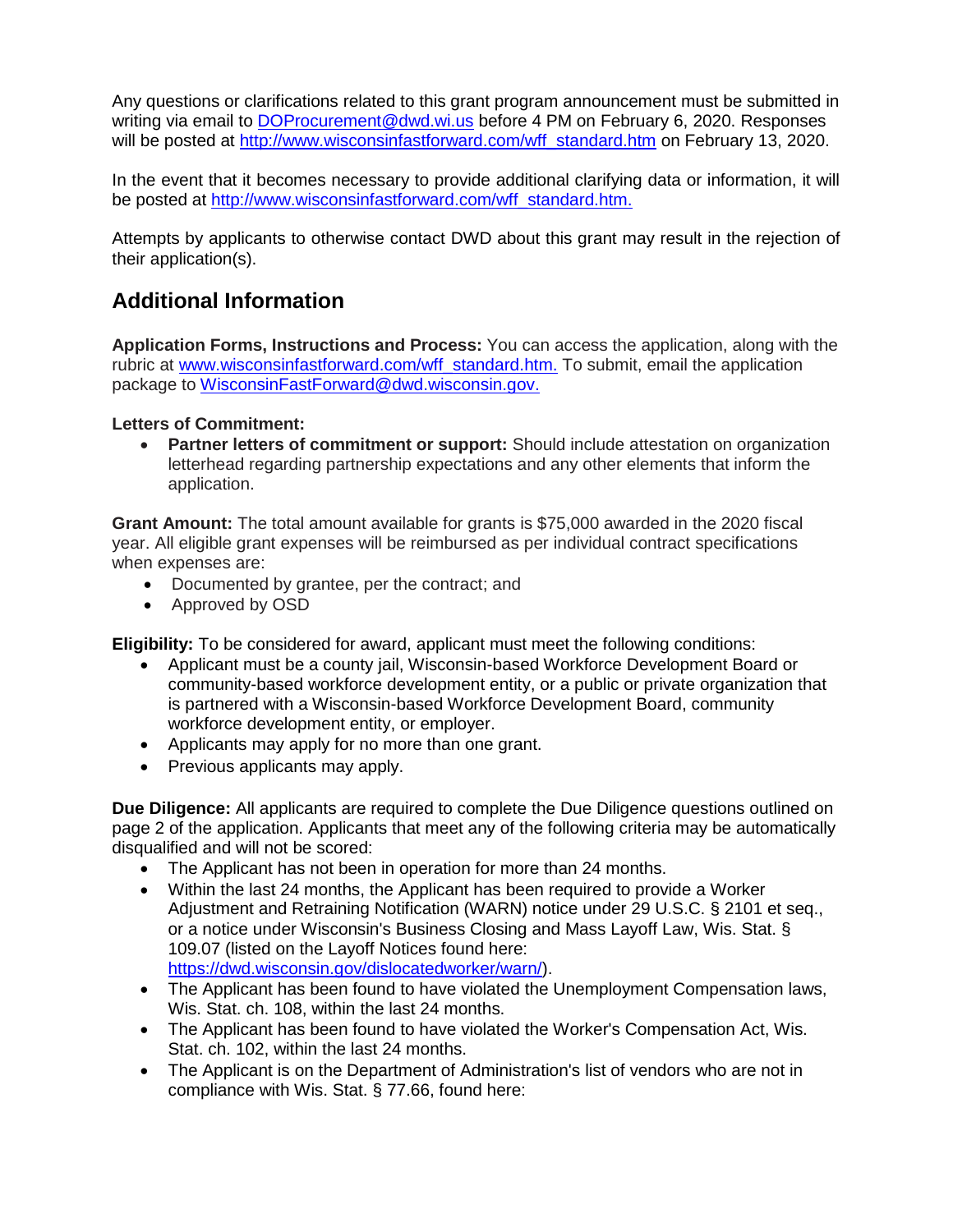[http://vendornet.state.wi.us/vendornet/wocc/CertList.pdf,](http://vendornet.state.wi.us/vendornet/wocc/CertList.pdf) unless they demonstrate that they have come into compliance since the last posting date of the list.

- If the Applicant is a Wisconsin corporation, the Applicant's status is "registered" or otherwise in good standing with the Department of Financial Institutions.
- Within the last 24 months, the Applicant has been found to have violated the Wisconsin Fair Employment Act, Wis. Stat. § 111.31 et. seq., or employment regulations under Wis. Stat. ch. 103.
- The Applicant is not listed as ineligible on the Department of Administration's Office of Contract Compliance Vendor Directory, found here: [https://vendornet.wi.gov/Procurement.aspx.](https://vendornet.wi.gov/Procurement.aspx)
- The Applicant is not listed as a delinquent taxpayer with the Wisconsin Department of Revenue, at https://www.revenue.wi.gov/Pages/Delglist/DelgSearch.aspx.

Organizations are strongly encouraged to verify that there are no unresolved issues in these areas prior to submitting the application or should provide a detailed explanation with the application.

**Eligible Expenses:** The intent of the program is to assist county jail inmates develop work readiness skills and locate employment after release. Eligible expenses include:

- Instructional delivery and related materials.
- Transitional services.
- Vocational assessment and employment case management services.
- Supplies and materials for training and/or instruction (each item must cost less than \$5,000 and have a lifespan of less than a year).
- Activities associated with overall project coordination, recruitment, marketing to stakeholders, and mentor training.
- Administrative costs up to five percent of the total grant award.

**Ineligible Expenses:** Wisconsin Fast Forward funds may not be used for the purchase of real estate or other capital assets/equipment, facility construction or remodeling, wages, stipends, or fringe benefits for trainees.

**Supplement Not Supplant:** Awarded funds cannot replace existing federal, state or local government funding. Substituting existing funds with state grant funds will result in additional fiscal monitoring and may result in an audit. Violations of permissible expenses may result in suspension of current or future funds under this program, repayment of monies awarded under this grant and/or possible civil and/or criminal penalties.

**Grant Evaluation Rubric and Scoring:** Wisconsin Fast Forward is a competitive grant program. The evaluation committee will appraise grant applications for compliance with grant guidelines and specifications cited in this document. Grant proposals will be rated on a 100 point scale, based upon the following point values:

| <b>Selection Criteria</b>             | <b>Points</b> |
|---------------------------------------|---------------|
| <b>Project Need Statement</b>         | 20            |
| Program Design, Cost & Implementation | 30            |
| Program Objectives & Outcomes         | 30            |
| Economic Impact                       | 20            |